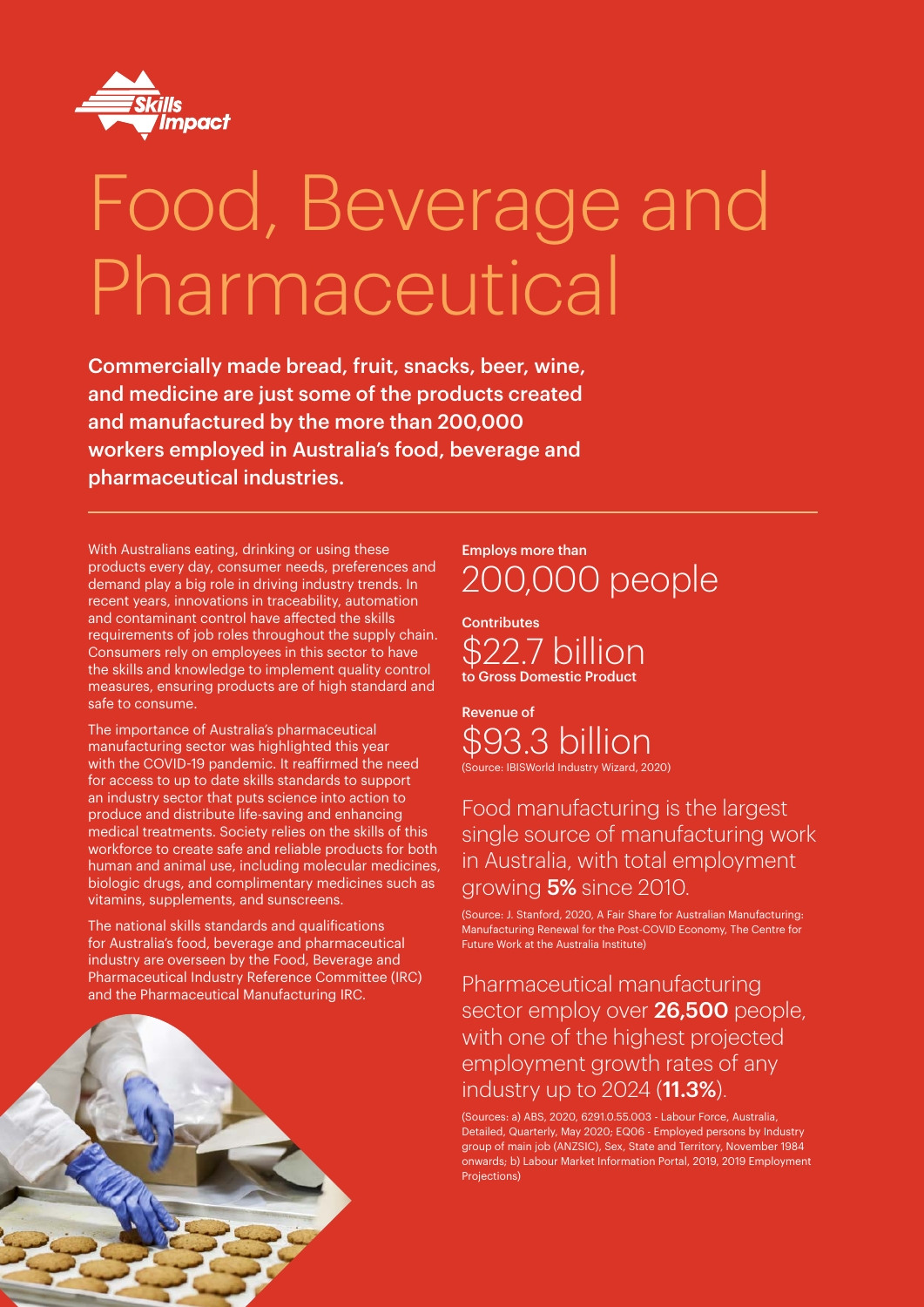# Skills Forecast

Annual update and proposed projects for 2020-2021

This year's Annual Update to the IRC Skills Forecast and Proposed Schedule of Work (Skills Forecast) proposed two key projects for 2020 – 2021 and identified specific changes to the industry environment.

The industry has seen a recent expansion in several emerging industry sectors, driven by consumers' desire to eat healthier, ethically-produced food, and reduce environmental impacts. Alternative protein foods, including plant-based meats, insects, algal and microbial proteins, new varieties and uses for legumes and edible hemp are in greater demand than ever before.

The indigenous food industry is also burgeoning, due to consumer demand for products with proven health benefits and uniquely marketable provenance. With only around 18 native foods currently in commercial production (from roughly 6,400 varieties), and in the context of growing international demand, the industry is lacking support in expanding its markets. The Cooperative Research Centre for Remote Economic Participation is working to identify how national policies and institutions can support the meaningful inclusion of Aboriginal and Torres Strait Islander peoples in the commercialisation of their traditional plant foods.

There is also a greater focus on innovation in packaging. that has moved beyond attractive design for marketing, into sustainable packaging that contributes to the growth of the circular economy. Reducing and managing food waste is described as one of the biggest environmental challenges of our time and an important factor in growing the circular economy.

Technological advancements have driven a demand for higher numeracy, literacy and equipment operator skills, as well as problem-solving skills. A reduction in the manual roles in food, beverage and pharmaceutical factories is concurrent with increasing automation, which requires a greater level of digital literacy; for example, in operating computerised touch screen interfaces to control a variety of machines.

The Food, Beverage and Pharmaceutical IRC and the Pharmaceutical Manufacturing IRC are closely monitoring emergent industry sectors, along with external factors that affect industry operations and the impacts of rapidly changing technology, to look at ways to embed the skills and knowledge requirements in skills standards for future use.

Skye Blackburn from The Edible Bug Shop has farmed insects for food for over 12 years. In that time, she has seen consumer demand for sustainable, nutritious and ethical food increase. The market for insect protein in confectionary, snacks and powder form is steadily growing as our reliance on meat production reduces. Manufacturing products such as tortilla chips and pasta made from powdered crickets, Skye has built a successful business promoting edible bugs as a healthy and environmentally sustainable source of protein.

### **Projects for 2020-21**

The following projects have been approved by the Australian Industry and Skills Committee (AISC) for 2020-21.

#### Flour Milling

The flour and grain milling industry has been adapting its operations to keep up with continuing high demand and meet growing consumer preferences for healthier options. Organic, gluten-free and wholemeal products are no longer a niche market. The necessary skills for the workforce are evolving beyond 'traditional' practices to include machinery, supply chain and traceability systems management, and food safety regulations compliance. This project will review the Certificate IV in Flour Milling, to meet the current skills requirements of technical millers in Australia.

#### High Volume Production Baking

The operation of factories that produce bread, bread products, biscuits and cakes, is becoming increasingly digitalised and automated. Many of the required skills and knowledge, including enhanced quality control, traceability and supply chain systems, and managing allergens and contaminants, are similar to the skills that are reflected in the units and qualifications that are under review as part of the Food and Beverage Processing Project that is currently underway. This project will include a review of the Certificate III in Plant Baking and consider whether to replace it with a specialisation within the Certificate III in Food Processing.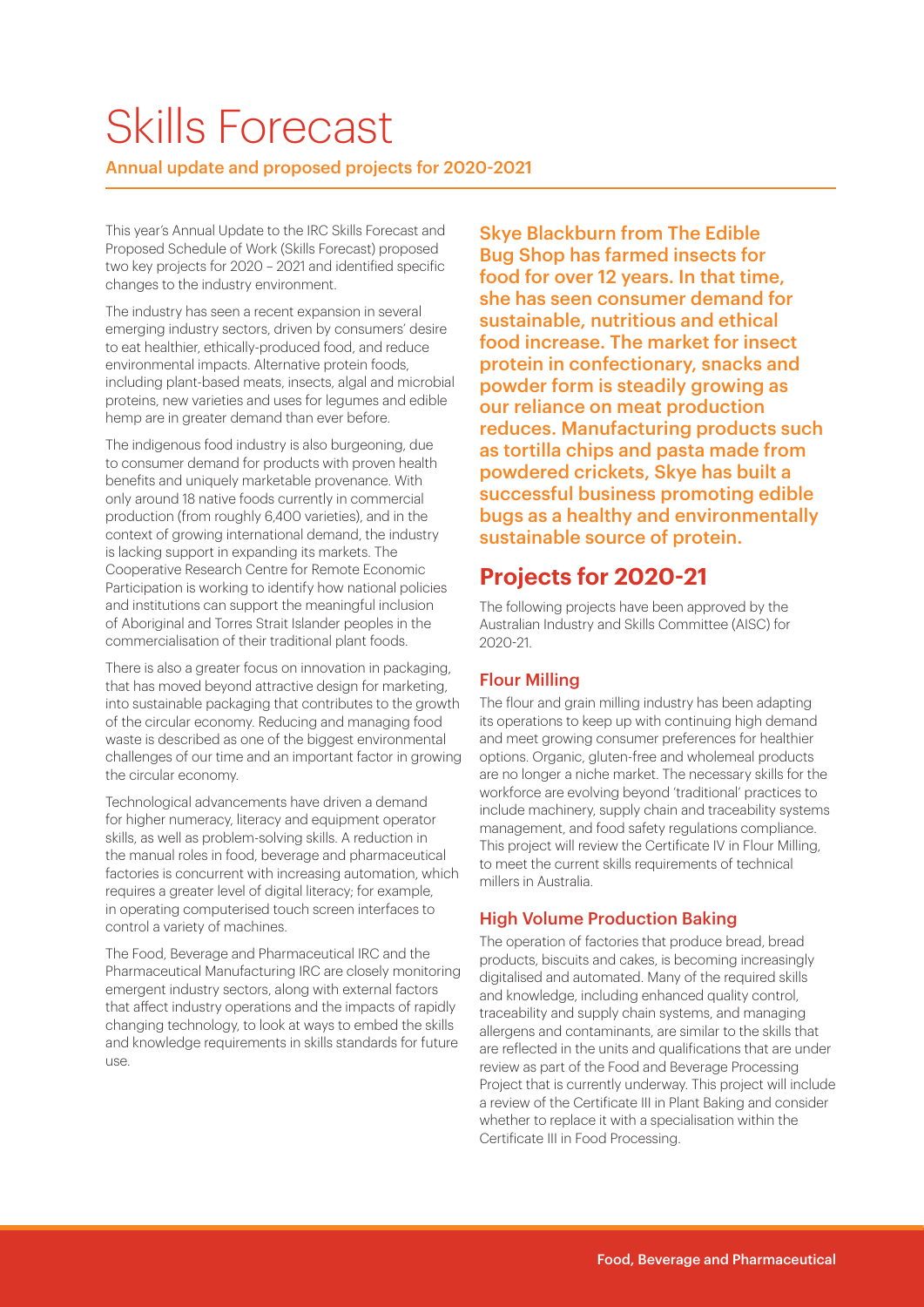

# Qualification Flexible Enough to be Used by Multiple Industry Sectors

Vocational education and training is considered valuable by employers when it can be contextualised to specific **industries** 

For example, the Certificate III in Food Processing is proving very popular for both aspiring craft beer brewers and artisanal cheese makers.

Stephen Nelsen, Head Brewery Lecturer at TAFE SA has developed a brewing course using the Certificate III in Food Processing. In recent years, there has been a dramatic increase of craft and micro beer brewers. He said his course is always fully booked, with approximately 30 per cent of students enrolling from interstate.

"There are backyard brewers starting up every day. They need the training to develop their commercial brewing knowledge and to manage the health and safety risks that come with producing food and beverage products."

Graduate Janie Butterworth from Beer Garden Brewing, said the course was an important step in her journey to commercial success, "The technical focus of the Certificate III means that we have the capability to produce award winning, world class beer in our beautiful but isolated part of the world".

Another graduate of the same course, Lachy Mutton, Head Brewer and Owner of Little Rippa Brewing Company, said "The course helped me to produce more consistent products and expand my business to a commercial level operation". Lachy was awarded TAFE SA Brewery Student of the Year in 2019.

Gina Dal Santo has also contextualised the Certificate III in Food Processing to develop a cheesemaking course. Gina teaches at The Artisan Cheese Making Academy Australia (ACMAA), which operates as part of TAFE SA.

Students who have undertaken the cheese-focussed course at the Artisan Cheese Making Academy Australia have a high success rate in finding work associated with their learning soon after graduating: 29 out of the 30 recent graduates of this course are now working in cheese production facilities, start-up companies, as chefs or in retail roles.

The success of the cheese making course is what encouraged Gina to support the development of a national Diploma in cheesemaking, to incorporate the higher-level skills for producing premium high-value artisan cheeses.

"I saw the opportunity to start something big. Since then we've run short courses, done a Churchill Fellowship on cheese education overseas, and secured not only a Cert III in Food Processing, which I contextualise for cheese making, but a new diploma in cheese!"

Gina's contribution to the development of Australia's future cheese makers was recognised in the National Training Awards. Gina was a Finalist for the VET Teacher/Trainer of the Year Award.

The Certificate III in Food Processing is valued by the food and beverage processing industry because it is flexible enough to suit the needs of a range of sub-sectors.

The qualification is currently under review as part of the Food and Beverage Processing Project to make sure it meets the skills needs of the diverse range of sub-sectors. It is also being revised to incorporate new and current skills needs brought about by innovations and changes to processes due to changing consumer preferences for healthy, sustainable, organic and allergen-free foods.

Jake Nicholas, Janie Butterworth and Dan Treagus. Photo: Robert Lang Photography.

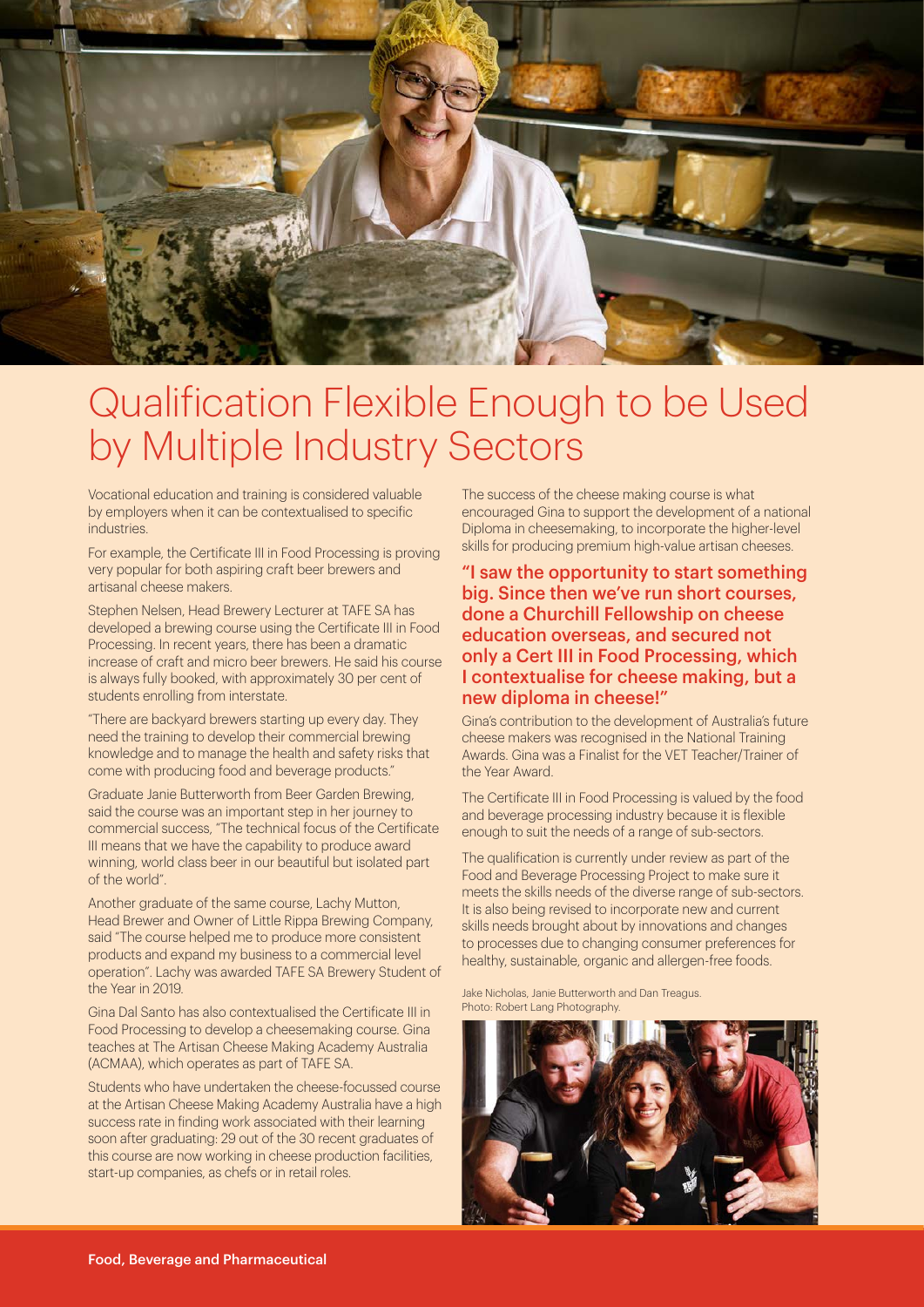# Projects Project work between 2019-20

Outlined over the following pages is a summary of projects Skills Impact managed between July 2019 and June 2020.

The Food, Beverage and Pharmaceutical IRC and the Pharmaceutical Manufacturing IRC oversaw the project development, as part of their responsibility to support engagement with their industry and to ensure the projects meet stakeholder needs.

The skills standards and qualifications being reviewed and developed as part of the Food and Beverage Processing Project, will continue into 2020-21.

The skills standards and qualifications updated as part of the Pharmaceutical Bioprocessing Project are expected to be endorsed by the AISC and State and Territory Ministers later in 2020.

#### **Food and Beverage Processing Project**

A lot has changed in the food and beverage processing world in the past decade. Consumers want healthy, sustainable, organic and allergen-free foods. This is driving new innovations in the sector, with more options available today than ever before. Consumers also care more about where their food comes from, what is in it and how it is packaged. Industry is responding to the needs of the consumer, using new technologies and systems to improve the quality and diversity of products.

The industry now has a greater need for skills and knowledge relating to traceability, risk management, food fraud, contamination, allergens, recall procedures, sustainability, health and safety, and automation and digitalised manufacturing. These skills are required across the production chain, for those on the processing line, through to labelling, packaging and bottling.

As a result of these changes and more, the content and design of the food processing qualifications are currently being reviewed. Industry experts have been consulted to review and draft skills standards, which consider many key changes in the industry, from regulatory changes affecting food safety and manufacturing processes to trends in what consumers want to eat and drink.

The Certificate I, II and III in Food Processing and Certificate II and III in Food Processing (Sales) and the units of competency within them are all being reviewed. Consultation and review of these documents will continue into the second half of 2020.

### Project to Replace FDF Units in FBP **Qualifications**

Many trainers have asked why qualifications still contain the old FDF units. A project is underway to update these to the revised FBP units.

Many of the units of competency for the food and beverage industry have been updated over the past two years. As part of the update they received a new code – FBP (previously FDF). They were updated as part of national projects, that underwent consultation with industry and training providers. Qualifications that were part of these projects have been updated to include the FBP units. However, several qualifications were not part of these projects and so the FDF units could not be replaced with the updated FBP version.

This additional side project is underway to make sure the FDF units that have already been reviewed will be replaced by equivalent FBP units in qualifications which were not updated in the past two years.

The qualifications and units will be released at the same time as qualifications and units from the Food and Beverage Processing Project to ensure the changes can be incorporated into one major update on training.gov.au.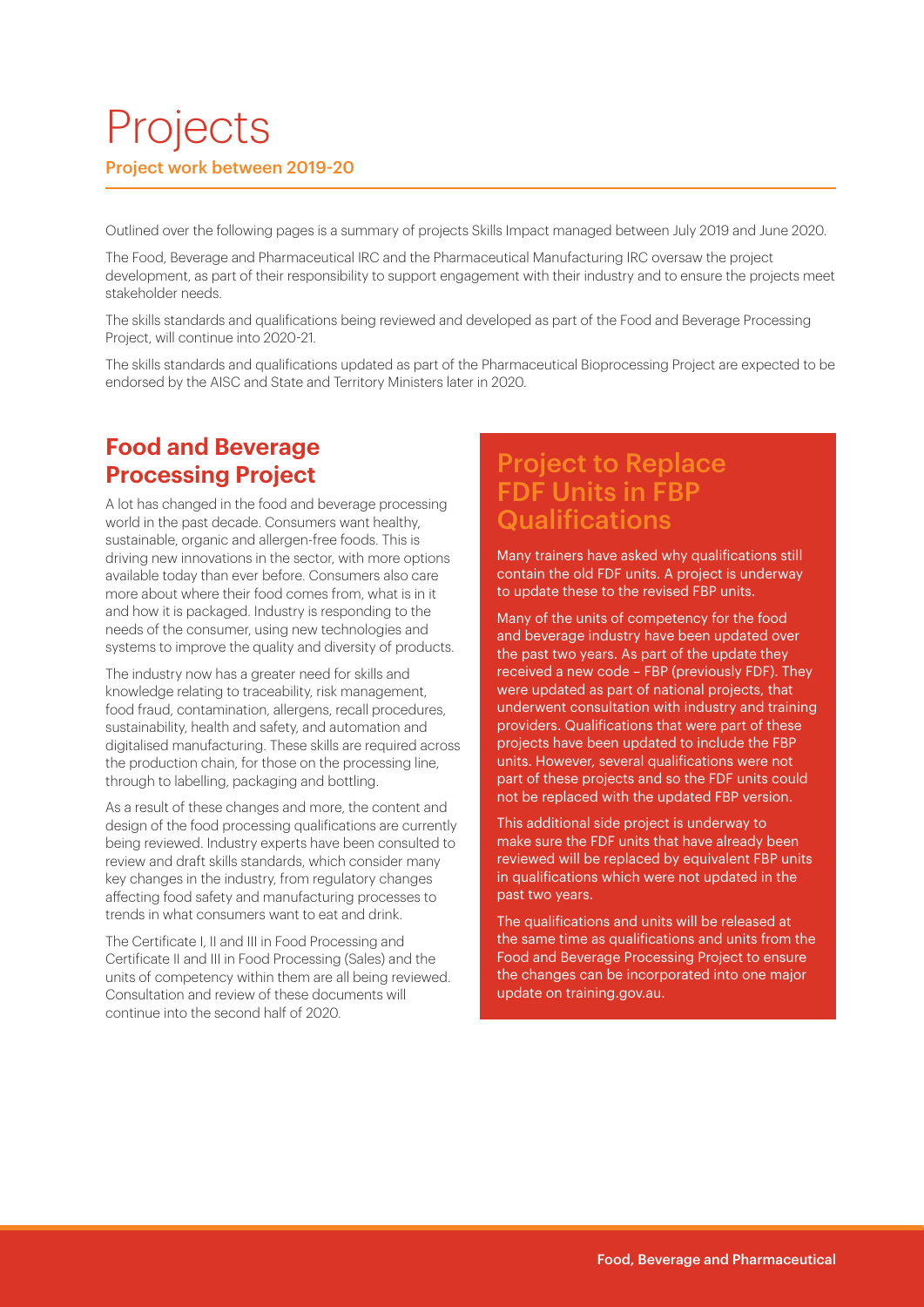#### **Pharmaceutical Bioprocessing Project**

Pharmaceutical bioprocessing techniques can be used to create life-saving and enhancing medical treatments such as vaccines, blood plasma products and gene therapy medicine. Specialist skills are needed to manufacture and distribute these products, as they contain delicate bacteria, yeast or mammalian cells prone to degradation, variation and contamination. High level analytical capabilities are also required for working with new technologies and interpreting data. This is a critical step in the supply chain, putting science into action to produce products for treatment and diagnosis and making them available for use.

With pharmaceutical companies playing a key role in the COVID-19 pandemic, through manufacturing of testing kits and vaccines, it is important manufacturers are equipped with all the expertise they may require. This includes the unique skills used in producing and distributing products made using pharmaceutical bioprocessing techniques.

National skills standards for pharmaceutical bioprocessing have been reviewed alongside industry experts and the drafts have undergone broad national consultation with industry. They have been revised to include work functions that reflect current job roles in the industry and to incorporate the latest technologies, equipment and advances in bioprocessing in pharmaceutical manufacturing.

"Bioprocessing skills are an essential and growing part of the pharmaceutical industry, with seven out of the top ten drugs by sales value globally requiring such skills for the manufacture. I know from personal experience that these skills are needed, now and in the future, in order for our pharmaceutical manufacturing sector to grow and flourish. The recent pandemic crisis has underlined this need, not just globally but within Australia, for increased pharmaceutical manufacturing capacity in order for the country to meet current and future needs more self-sufficiently. I therefore wholeheartedly support the endorsement of the Bioprocessing Technologies training units." Dr Paul MacLeman, Chair of the of the Pharmaceutical Manufacturing Industry Reference Committee

#### Key Outcomes

- Nine units of competency updated to describe the skills required to work in pharmaceutical bioprocessing manufacture. Feedback was sought on the need for a qualification specific to the manufacture of pharmaceuticals using bioprocessing techniques, but the majority of those who contributed indicated that it was not required at this time. The units were revised to include terminology that is current and accurate to the context of pharmaceutical bioprocessing. This includes:
	- The term 'plant based' materials has been replaced with 'organic' materials to be inclusive of the use of mammalian blood in some processes.
	- The unit FBPPHM3018 Operate a sterilisation process using an autoclave has been updated to apply to Good Manufacturing Practice (GMP) or other accreditation or certification requirements, enabling it to be used across many other training packages and settings.
	- The unit FBPPHM3007 Operate a separation process using chromatography has been renamed FBPPHM3XXX Operate a chromatography manufacturing process.